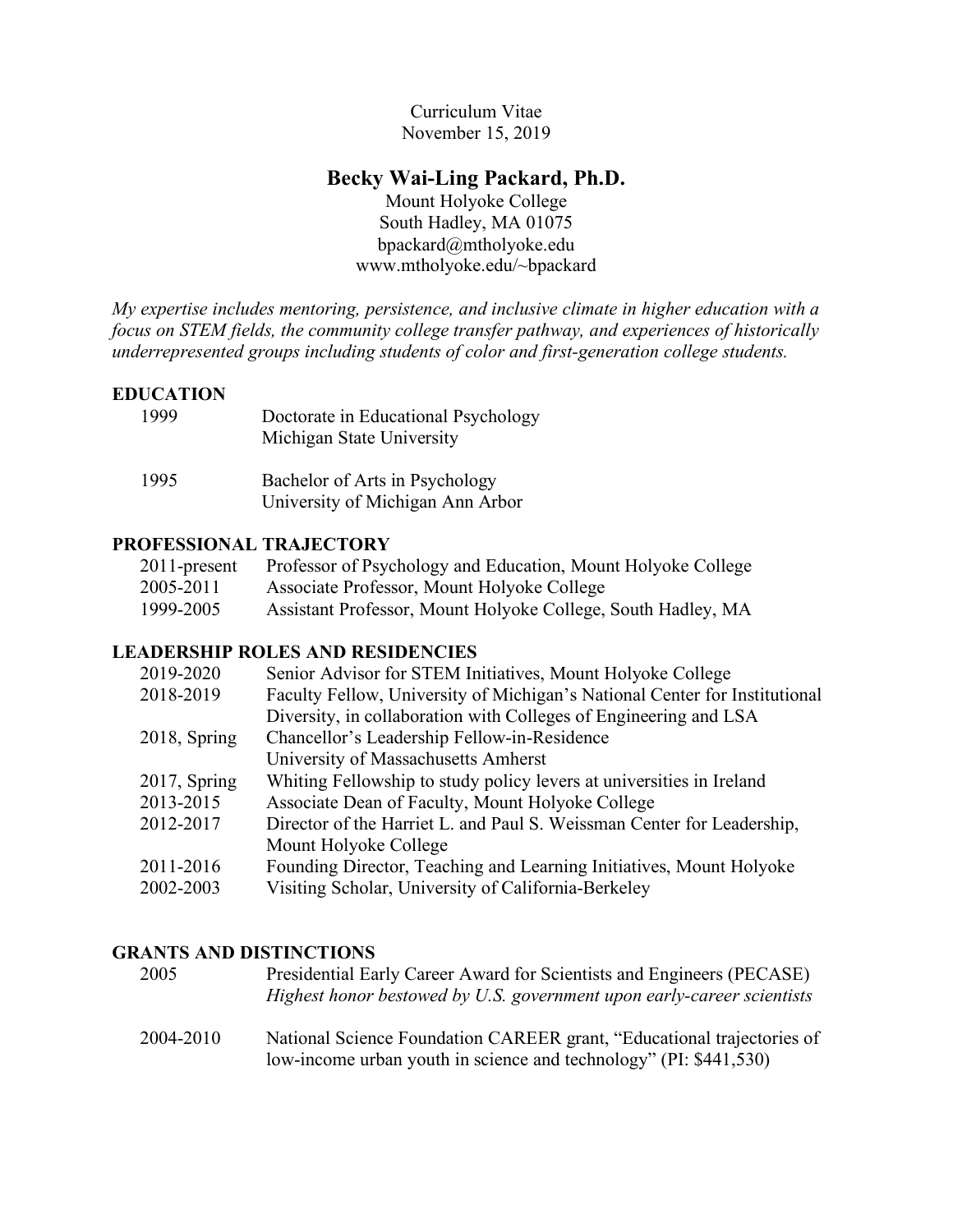| 2007-2011 | National Science Foundation Research on Gender in Science and<br>Engineering grant, "Working class women using community college<br>pathways to four-year STEM degrees" (PI: \$452,724)                                          |
|-----------|----------------------------------------------------------------------------------------------------------------------------------------------------------------------------------------------------------------------------------|
| 2011-2016 | National Science Foundation Division of Undergraduate Education,<br>"Improving recruitment and retention of community-college transfer<br>students to STEM majors at Mount Holyoke College." (co-PI: \$600,000; PI:<br>S. Bacon) |
| 2013-2016 | Arthur Vining Davis Grant, "Launching a Teaching and Learning Initiative"<br>to Mount Holyoke College (campus lead: \$246,000)                                                                                                   |
| 2015-2018 | Google Education, "Megas and Gigas Educate: Growing Computer Science<br>Capacity at Mount Holyoke College" (co-PI, \$449,054; PI: H. Pon-Barry,<br>with co-PI: A. St. John; supplement in $2016$ : \$26,500)                     |
| 2016      | Marion and Jasper Whiting Foundation Fellowship to pursue project:<br>"An Educational Policy Case Study of STEM Recruitment and Retention in<br>the U.S. and Ireland." Visiting Scholar in Ireland. Spring 2016.                 |
| 2018      | Google Education, "Sharing the MaGE Curricular Materials" (co-PI,<br>\$50,000; PI: H. Pon-Barry, with co-PI A. St John)                                                                                                          |
| 2018      | Meribeth E. Cameron Faculty Award for Outstanding Scholarship<br>Mount Holyoke College                                                                                                                                           |

## **PUBLICATIONS**

*Book*

Packard, B. W. (December 2015). *Successful STEM Mentoring Initiatives for Underrepresented Students: A Research-Based Guide for Faculty and Administrators*. Sterling, VA: Stylus Publishing.

*Articles, Chapters, Volumes* (\*denotes Mount Holyoke College student or alumna co-author)

- Packard, B. W., Solyst, J.\*, Pai, A.\*, & Yu, L\*. (Under Revision). Peer-designed active learning modules as a strategy to improve confidence and comprehension within introductory computer science.
- Packard, B. W. (2018, Fall). The power of mentoring within high-impact practices: A focus on low-income students. *Diversity & Democracy, 21*(4).
- Auguste, E.\*, Packard, B. W., & Keep, A.\* (2018). Nontraditional students' experiences of identity recognition and marginalization during advising. *NACADA Journal, 38*(2), 45- 60.
- Bacon, S., & Packard, B. W. (2018, Winter). Supporting the transition of community college transfer students into STEM at a four year institution: A faculty-led curricular initiative. *Understanding Interventions, 9*(2)*.*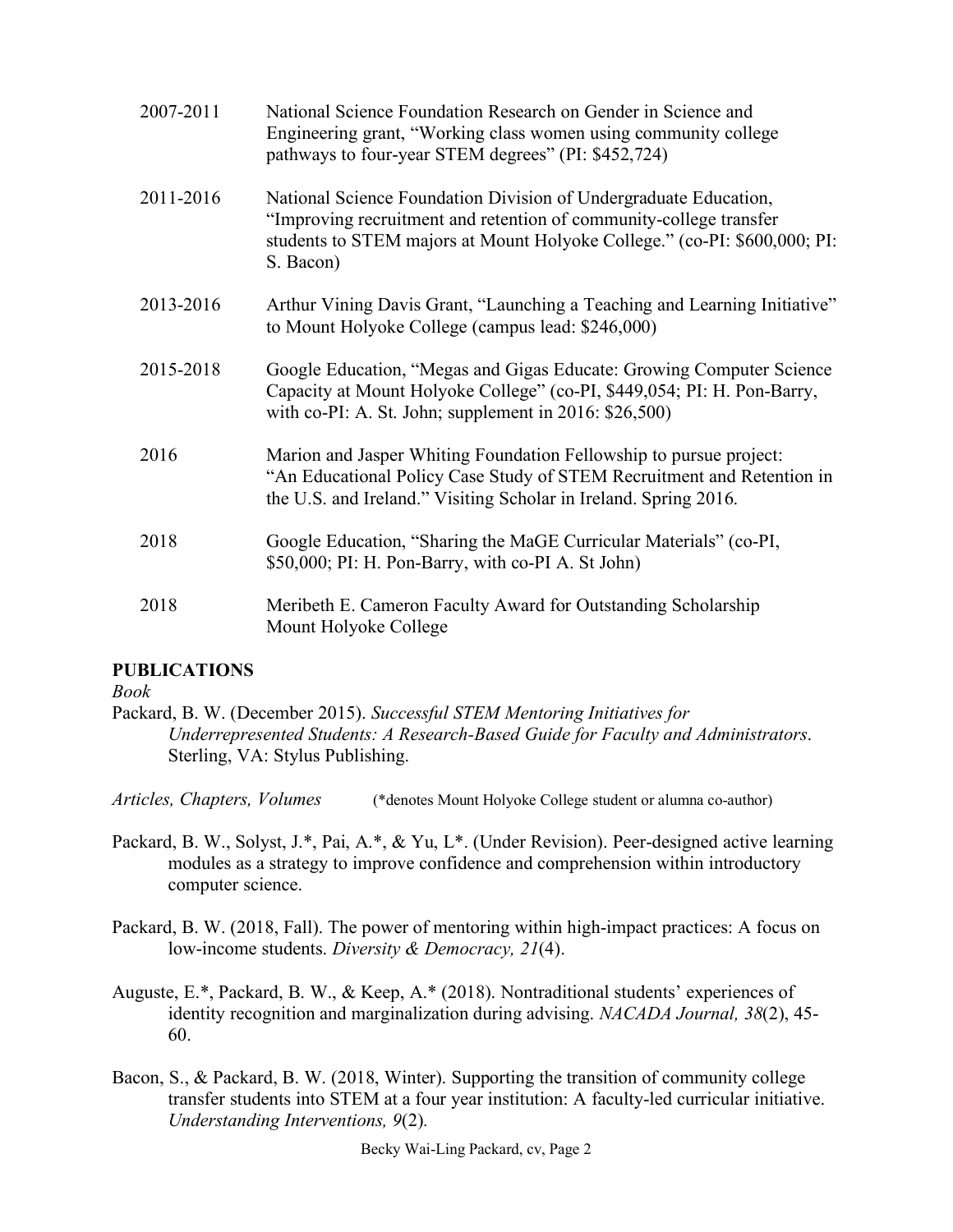- Pon-Barry, H., Packard, B. W., & St. John, A. (2017). Expanding capacity and promoting inclusion in introductory computer science: A focus on near-peer mentor preparation and code review. *Computer Science Education*, *27*(1), 54-77.
- Pon-Barry, H., Stephenson, C., St. John, A., Packard, B. W. (2017). Addressing the CS capacity challenge by improving undergraduate peer mentoring. *ACM Inroads, 8*(3).
- Townsley, E. T., Packard, B. W., & Paus, E. (Fall 2014/Winter 2015). Making the Lynk at Mount Holyoke: Institutionalizing integrative learning. *Peer Review, 16*(4)/17(1), 26-29. https://www.aacu.org/peerreview/2014-2015/fall-winter/townsley
- Packard, B. W., Marciano, V.\*, Payne, J. M., Bledzki, L. A., & Woodard, C. T. (2014). Negotiating peer mentoring roles in undergraduate research lab settings. *Mentoring & Tutoring: Partnerships in Learning*, 22(5), 433-445.
- Hirst, R., Bolduc, G., Liotta, L., & Packard, B. W. (2014). Cultivating the STEM transfer pathway and capacity for research: A partnership between a community college and a four-year college. *Journal of College Science Teaching, 43*(4), 18-23.
- Packard, B. W., & Jeffers, K.\* (2013). Advising and progress in the community college STEM transfer pathway. *NACADA Journal*, *33*(2), 65-75.
- Packard, B. W., Tuladhar, C.\*, & Lee, J.\* (2013). Advising in the classroom: How community college STEM faculty support transfer-bound students. *Journal of College Science Teaching*, *42*(4), 54-60.
- Gagnon, J. L.\*, & Packard, B. W. (2012). An overwhelming climb: The complexities of combining college, full-time work, and company tuition assistance. *Journal of Career Development*, *39*(6), 479-499.
- Packard, B. W., Leach, M.\*, Ruiz, Y.\*, Nelson, C.\*, & DiCocco, H.\* (2012). School-to-work transitions of career and technical education graduates. *Career Development Quarterly*, *60*(4), 134-144.
- Packard, B. W., Gagnon, J. L.\*, & Senas, A.\* (2012). Navigating community college transfer in science, technical, engineering, and mathematics fields. *Community College Journal of Research and Practice, 36*(9), 1-14.
- Packard, B. W., Babineau, M. E.\*, Machado, H. M.\* (2012). Becoming job-ready: Collaborative future plans of Latina adolescent girls and their mothers in a low-income urban community. *Journal of Adolescent Research, 27*(1), 110-131.
- Packard, B. W. (2011). Outreach, recruitment, and mentoring into STEM pathways: Strengthening partnerships with community colleges. In, "Community Colleges in the Evolving STEM Education Landscape: Summary of a Summit," National Academy of Sciences. Available at the National Academies Press: https://download.nap.edu/catalog.php?record\_id=13399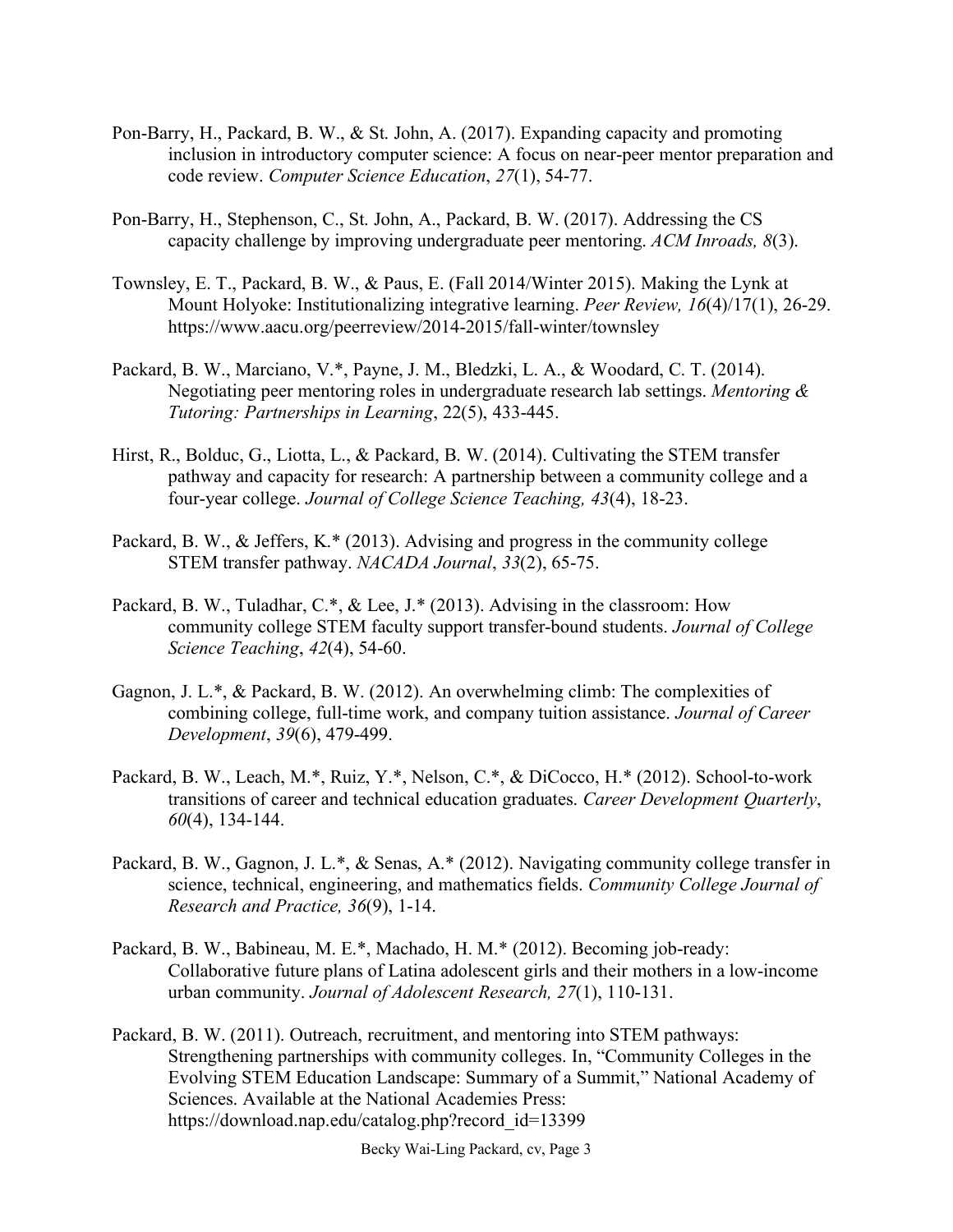- Packard, B. W., Gagnon, J. L.\*, LaBelle, O.\*, Jeffers, K.\*, & Lynn, E.\* (2011). Women's experiences in the STEM community college transfer pathway. *Journal of Women and Minorities in Science and Engineering, 17*(2), 129–147.
- Packard, B. W., Gagnon, J. L.\*, & Moring-Parris, R.\* (2010). Investing in the academic science preparation of CTE students: Challenges and possibilities. *Career and Technical Education Research, 35*(3)*,* 137-156.
- Packard, B. W., Kim, G. J.\*, Sicley, M.\*, & Piontkowski, S.\* (2009). Composition matters: Multicontext informal mentoring networks for low-income urban adolescent girls pursuing healthcare careers. *Mentoring & Tutoring, 17*(2)*,* 187 - 200*.*
- Packard, B. W., & Babineau, M. E.\* (2009). From drafter to engineer, doctor to nurse: An examination of career compromise as renegotiated by working class adults over time. *Journal of Career Development*, *35*(3)*,* 207-227.
- Vick, R. M.\*, & Packard, B. W. (2008). Academic success strategy use among communityactive urban Hispanic adolescents. *Hispanic Journal of Behavioral Sciences, 30*(4)*, 463- 480.*
- Packard, B. W., & Babineau, M. E.\* (2008). Development 9-12. In Good, T. (Ed). *21st Century Education*. pp. 103-112. Sage Publications.
- Packard, B. W., & Conway, P. F. (2006). Methodological choice and its consequences for possible selves research. *Identity, 6(3)*, 251-271.
- Babineau, M. E.\*, & Packard, B. W. (2006). The pursuit of college in adulthood: Reclaiming past selves or constructing new? *Journal of Adult Development, 13,* 109-117.
- Packard, B. W. (2006). Composite mentoring and technology: Encouraging students to imagine themselves as future teachers. In Girod, M. & Steed, J. P. (Eds.) *Technology in the college classroom: Teacher Education*. New Forums Press.
- Packard, B. W. (2004-2005). Mentoring and retention in college science: Reflections on the sophomore year. *Journal of College Student Retention: Research, Theory, & Practice, 6,*  289-300.
- Packard, B. W., Ellison, K. L.\*, & Sequenzia, M. R.\* (2004). Show and tell: Photo-interviews with urban adolescent girls. *International Journal of Arts & Education.* http://ijea.asu.edu/v5n3/v5n3.pdf
- Packard, B. W., Walsh, L. Y.\*, & Seidenberg, S. E.\* (2004). Will that be one mentor or two? A cross-sectional study of women's mentoring during college. *Mentoring & Tutoring, 12* (1), 71-85.
- Packard, B. W. (2003). Student training promotes mentoring awareness and action. *Career Development Quarterly, 51,* 335-345.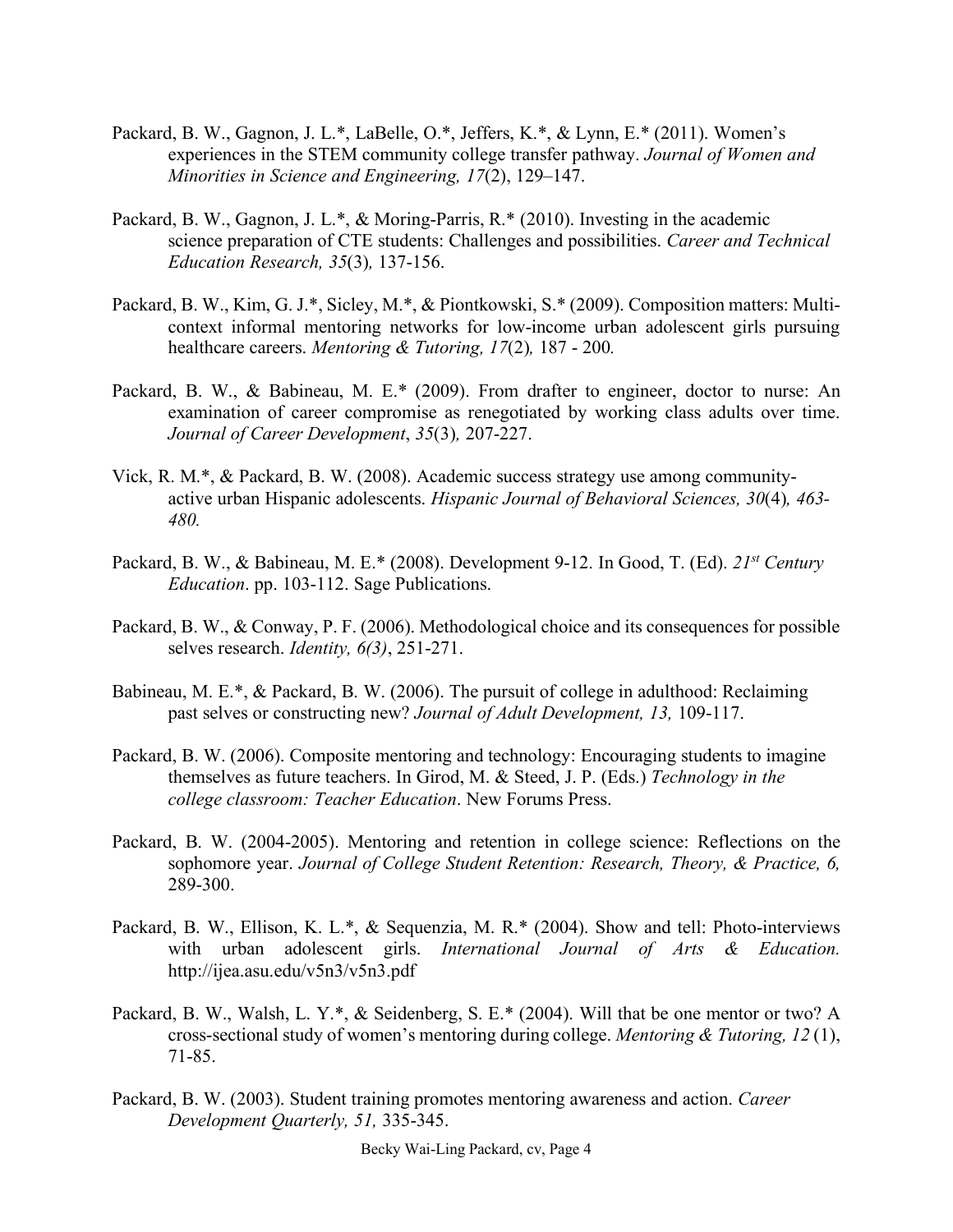- Packard, B. W. (2003). Web-based mentoring: Challenging traditional models to increase women's access. *Mentoring & Tutoring, 11*(1), 53-65.
- Packard, B. W., & Nguyen, D.\* (2003). Science career-related possible selves of adolescent girls: A longitudinal study. *Journal of Career Development, 29*(4), 251-263.
- Packard, B. W., & Hudgings, J. H. (2002). Expanding college women's perceptions of physicists' lives and work through interactions with a physics careers web site. *Journal of College Science Teaching, 32*(3), 164-170.
- Packard, B. W. (2002). Women who continue to pursue science: Motivated not only despite but also by concerns about the future. *Advancing Women in Leadership, 10*(1). http://www.advancingwomen.com/awl/winter2002/packard.html
- Packard, B. W. (2001). When your mother asks for another book to read: Fostering an intergenerational exchange through shared reading of culturally-relevant books. *Journal of Adolescent and Adult Literacy, 44*(7), 626-633.
- Wong, D., Packard, B., Girod, M. and Pugh, K. (2000). The opposite of control: A Deweyan perspective on intrinsic motivation in "After 3" technology programs. *Computers in Human Behavior, 16*(3), 313-338.
- Hughes, J. E., Packard, B. W., Pearson, P.D. (2000). Expanding notions: Preservice teachers' perceptions of using hypermedia and video to examine the nature of literacy instruction. *Journal of Literacy Research, 32*(4)*,* 599-629.
- Hughes, J. E., Packard, B. W., Pearson, P. D. (2000). The role of hypermedia cases on preservice teachers' views of reading instruction. *Action in Teacher Education, 22*(2A)*,* 24-38.
- Paris, S. G, Yambor, K. M., & Packard, B. W. (1998). Hands-on biology: A museum-schoolsuniversity partnership for enhancing students' interest and learning in science. *Elementary School Journal, 98*(3)*,* 267-288.
- Hughes, J. E., Packard, B. W., & Pearson, P. D. (1998). Reading classroom explorer: Visiting classrooms via hypermedia. In C. K. Kinser, K. A. Hinchman, & D. J. Leu (Eds.), *Inquiries in literacy theory and practice,* (Vol. 46, pp. 494-506). Chicago, IL: National Reading Conference.
- Spencer RTG Fellows. (Baguilat, C. A., Glazier, J., Hughes, J. E., Packard, B. W., Sarroub, L. K., Worthington, V. L., & Yusko, B.). (1998). Commentary. *Journal of Literacy Research, 30*(3), 435-438.
- Hughes, J. E., Packard, B. W., & Pearson, P. D. (1998). Reading classroom explorer: Navigating and conceptualizing a hypermedia learning environment. *Reading On-Line*. Web address: http://www.readingonline.org/research/explorer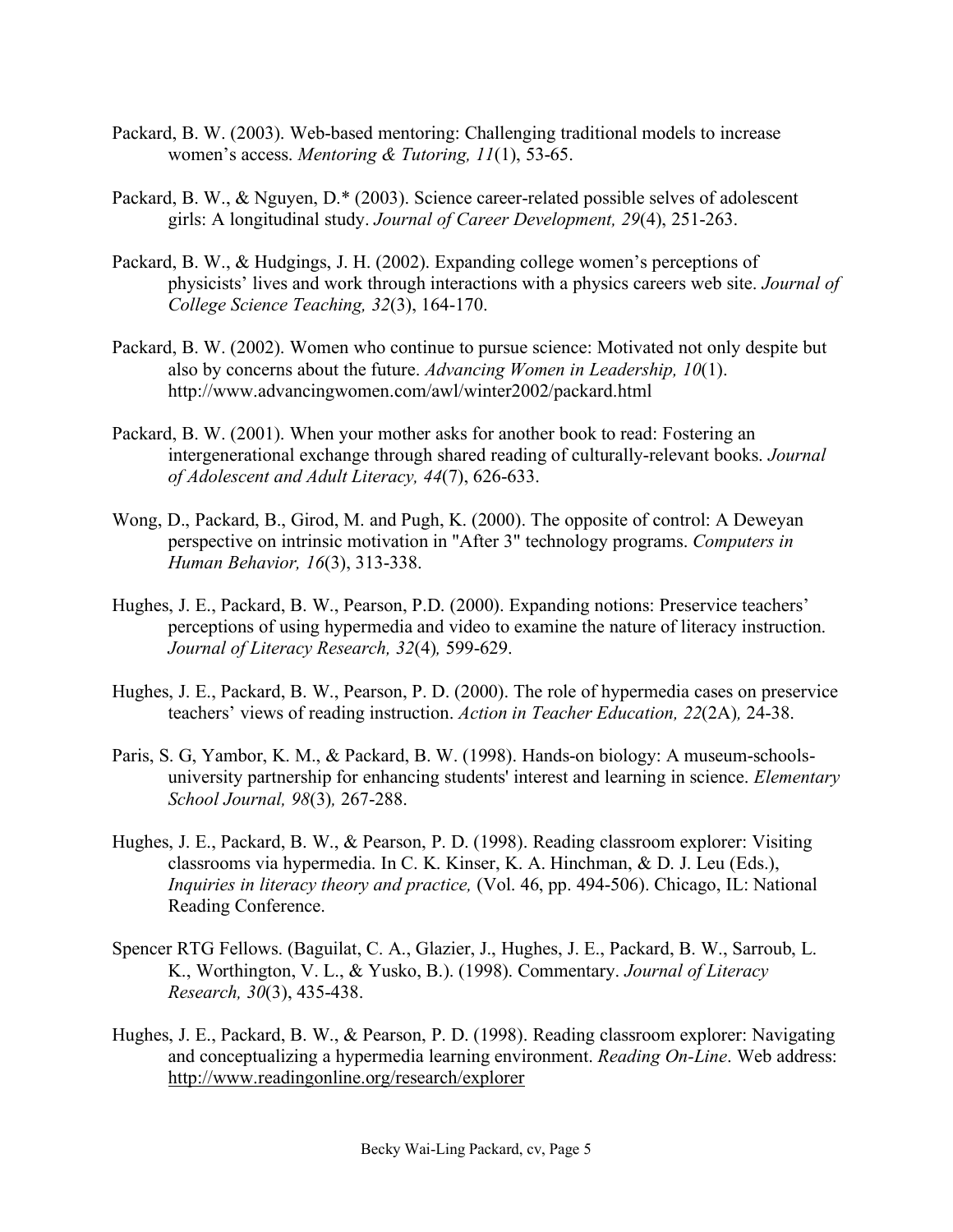- Ferdig, R., Hughes, J. H., Packard, B. W., Pearson, P. D. (1998). Expanding resources in teacher education: The reading classroom explorer. *Journal of Reading Education, 23*(4), 30-31.
- Becker, B. J. & Synthesis Research Group. (1998). Mega-review: Books on meta-analysis. *Journal of Educational and Behavioral Statistics, 23,* 77-92.

### *Op-Eds and Blog Posts*

- Packard, B. W., & Binkert, T. (2016). *Mentoring initiatives for underrepresented students.* Blog post for Venturewell organization. https://venturewell.org/tag/becky-wai-ling-packard/
- Packard, B. W. (2015). Sending the wrong messages to faculty. *Inside Higher Ed*. https://www.insidehighered.com/advice/2015/03/18/essay-messages-colleges-send-newhires
- Packard, B. W., & Bacal, J. (2013). Teaching students to "lean in". *Inside Higher Ed*. http://www.insidehighered.com/views/2013/03/13/essay-debate-over-whether-womenneed-be-encouraged-lean

Packard, B. W. (2012). Community colleges cannot be overlooked in America's quest for new scientists. *New York Times Choice Blog*. http://thechoice.blogs.nytimes.com/2012/10/19/community-colleges-cannot-beoverlooked-in-americas-quest-for-new-scientists/ *\*This piece received the Two Year College English Association (TYCA) 2013 Public Image of the Two Year College "Fame" Award, which gives credit to the best positive mention of the two-year college appearing in any media during the previous year.*

### *Resources*

- National Center for Institutional Diversity. (2019). Centering U-M student voices: Supporting inclusive climates in STEM departments. This is a toolkit that was developed for NCID at the University of Michigan.
- National Society for Black Engineers. (2018). Student retention toolkit. Lead content developer in collaboration with the American Society of Engineering Education. ISBN-13: 978-1974031368
- Packard, B. W. (2015). Decoding mentoring. A Prezi developed for the National Utilities Diversity Council. https://prezi.com/fmcpsixf\_fgx/mentoring-mythsdecoded/?utm\_campaign=share&utm\_medium=copy
- Packard, B. W., & Metz, S. S. (2010). *Taking action 2: Productive and time effective written communication between faculty and students*. Resource developed for NSF ENGAGE in engineering grant and disseminated to colleges of engineering nationwide. Available at: http://www.engageengineering.org/?page=24
- Packard, B. W., & Muller, C. B. (2010). *Taking action 1: Productive and time effective spoken communication between faculty and students.* Resource developed for NSF ENGAGE in engineering grant and disseminated to colleges of engineering nationwide. Available at: Available at: http://www.engageengineering.org/?page=24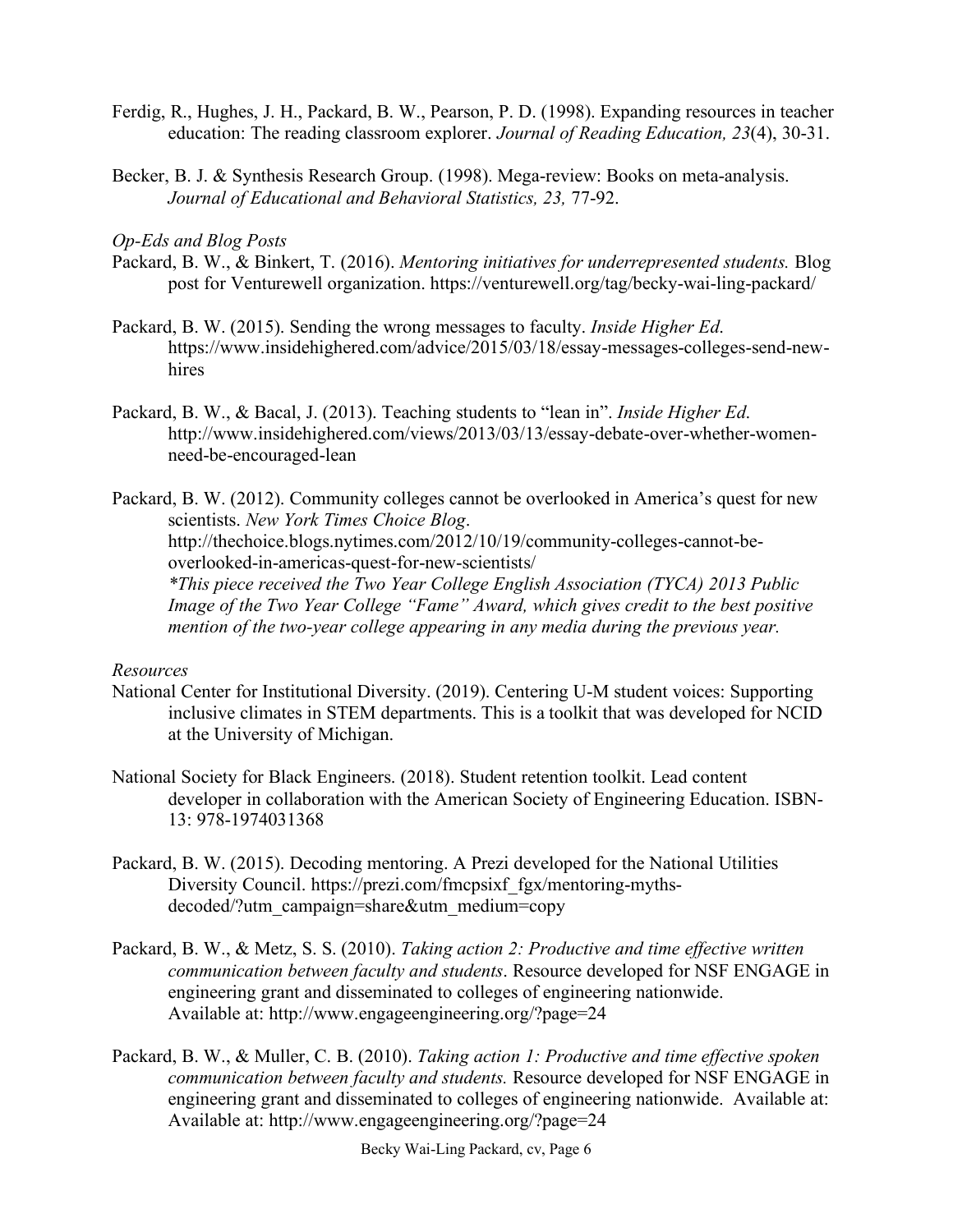Packard, B. W. (2003). *A definition of mentoring to promote research*. A report prepared for the American Association for the Advancement of Science. Available at: http://ehrweb.aaas.org/sciMentoring/Mentor\_Definitions\_Packard.pdf

### **CONFERENCES PRESENTATIONS** (recent only)

- Pon-Barry, H., St. John, A., Packard, B. W., & Rotundo, B. (2019, March). A flexible curriculum for promoting inclusion through peer mentorship. Awarded second best paper for curricular initiatives track in SIGCSE Minneapolis, MN.
- Grisham, L. M., Kiser, S., Asai, D., Labov, J., Hewlett, J., Packard, B., & Brown, J. (2018, Feb). Supporting undergraduate researchers transitioning between 2 and 4 year colleges. AAAS Annual Meeting. Washington, DC.
- Luschen, K., Packard, B. W., & Cheung, F. (2019, January). Faculty as learners in complex classroom spaces: Aligning development needs and effective models for inclusion and equity. AAC&U Annual Meeting. Atlanta, GA.
- Packard, B. W., Yong, D., Kirk, S., & Reder, M. (2018, January). Cultivating compassion: Understanding mechanisms, identifying barriers, and developing strategies for effective, sustained difficult conversations with colleagues. AAC&U Annual Meeting. Washington, DC.
- Hatcher-Skeers, M., Yong, D., & Packard, B. W. (2016, November). Deliberate investment: Strategies for sustaining inclusive STEM classrooms for first-generation college students. Facilitated discussion session at AAC&U PKAL meeting. Boston, MA.
- Packard, B. W. (2016, March-April). Retention of students in science and technology as a global concern: A synthesis of effective mentoring programs and embedded classroom practices. Presentation for Educational Studies Association of Ireland. Galway, Ireland.
- Pon-Barry, H., St. John, A., Packard, B. W., & Rotundo, B. (2016, March). Megas and Gigas Educate (MaGE): A Curricular Peer Mentoring Program. SIGCSE Annual Meeting.
- Packard, B. W., Babineau, M. E., Bastress-Dukehart, E., Moore, C., Lobban-Viravong, H., Johnson, D. (2016, January). Leveraging the power of faculty peer observation: Student success, implementation challenges, and catalysts for change. AAC&U annual meeting. Washington, DC.
- Packard, B.W. (2016, January). Panelist for "Faculty leadership for integrative learning" session with Clark University and Bard College. AAC&U annual meeting. Washington, DC.
- Chapman, R., Packard, B. W., Reder, M., & Sorcinelli. (2015, January). Faculty success for student success: Strategic investment in faculty careers at Liberal Arts colleges. AAC&U annual meeting. Washington, DC.

Becky Wai-Ling Packard, cv, Page 7 Packard, B. W., Sorcinelli, M. D., & Chapman, R. (2014, January). Mentoring strategies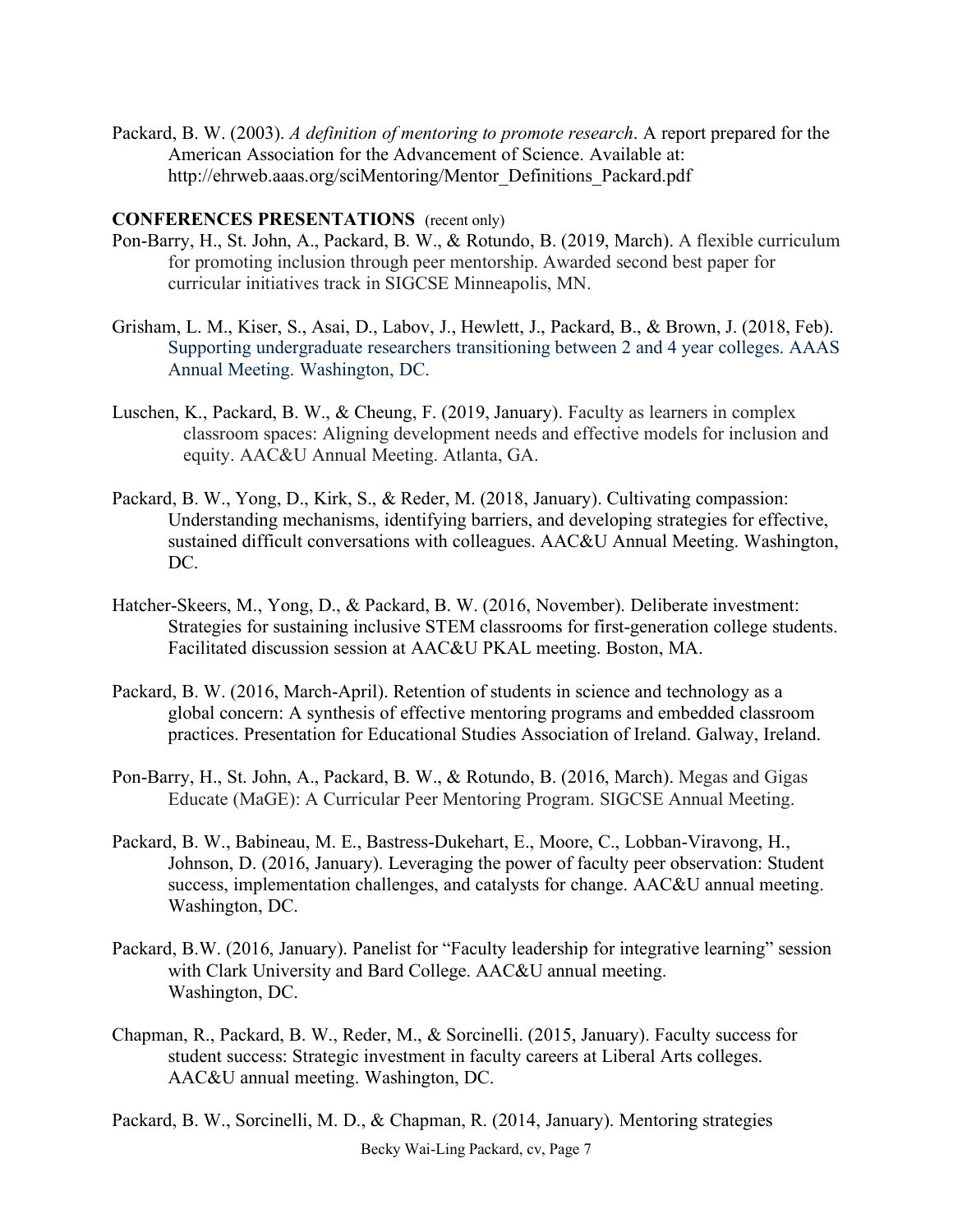that retain diverse students and faculty. AAC&U annual meeting. Washington, DC.

- Sorcinelli, M. D., & Packard, B. W. (2013, January). Why should mentoring end after tenure? Building a mentoring network at mid-career. AAC&U Annual Meeting. Atlanta, GA.
- Zuniga, X., Packard, B. W., Ouellette, M. (2012, April). Using intergroup dialogue practices in the classroom: Contradictions, challenges and opportunities. Social Justice Forum on Education. University of Massachusetts, Amherst.

## **COURSES TAUGHT**

- Individuals and Organizations (focus on organizational behavior, leadership, climate)
- Educational Policy; Educational Psychology; Advanced Seminar in Motivation
- Statistics; Laboratory in Adolescent Devt; Laboratory in Academic Development
- Leadership and Public Impact; Women, Business, and Leadership Development
- First year seminar: "100 Marathons: Psychology of Endurance"
- Science in the World (transfer students), First Year Connections (advising course)

## **THESIS STUDENTS**

*Ph.D. external reviewer:* Noema Garcia, University of Limerick

*M.A. Students*: Angelica Castro, Haley Paris, Tanisha Stewart, Karen Bryant, Janelle Gagnon, Maureen Babineau

*Undergraduate Thesis Students*: Elizabeth Auguste, Hannah Yee, Rebecca Vick, Kimberly Jeffers, Katie Magyar, Madhavi Nambiar, Esther Kim

*Co*-*Authors: 25+ unique student co-authors*

I have mentored dozens of undergraduate students in research at Mount Holyoke College.

## **COMMUNITY ENGAGEMENT AND RECOGNITION**

| 2017            | Inspiring Women in STEM, founding award recipient, Bay Path University |
|-----------------|------------------------------------------------------------------------|
| $2016$ -present | Board of Trustees, Community Foundation of Western Massachusetts       |
| 2013            | Fame Award from Two-Year College English Association (in recognition   |
|                 | for op-ed/best portrayal of community colleges in the public media)    |
| 2007            | Baystate Health Educational Partnerships, Certificate of Appreciation  |
| 2003            | Finalist, Jimmy & Rosalynn Carter Campus-Community Award               |
| 2002            | Volunteer of the Year Award, Girls Incorporated, Holyoke, MA           |
| 2001            | Arts & Education Visionary Award, Generating Tomorrow's Future Today   |
| 2000            | Service Award for Commitment to Girls Inc., Holyoke, MA                |

## **GRANT AND PROJECT ADVISORY BOARDS**

| 2019-present | NSF ADVANCE grant (PI: S. Kirk, Willamette Univ)                          |
|--------------|---------------------------------------------------------------------------|
| 2018-present | NSF grant (PI: K. Gosha, Morehouse College), focused on virtual mentoring |
|              | systems for African American students in computer science                 |
| 2018-present | HHMI Thrive grant (PI: M. Siegel, Univ of Missouri), focused on transfer  |
|              | student success in science                                                |
| 2018-present | NSF grant (PI: H. Thiry, Univ of Colorado-Boulder), focused on transfer   |
|              | student success in STEM                                                   |
|              |                                                                           |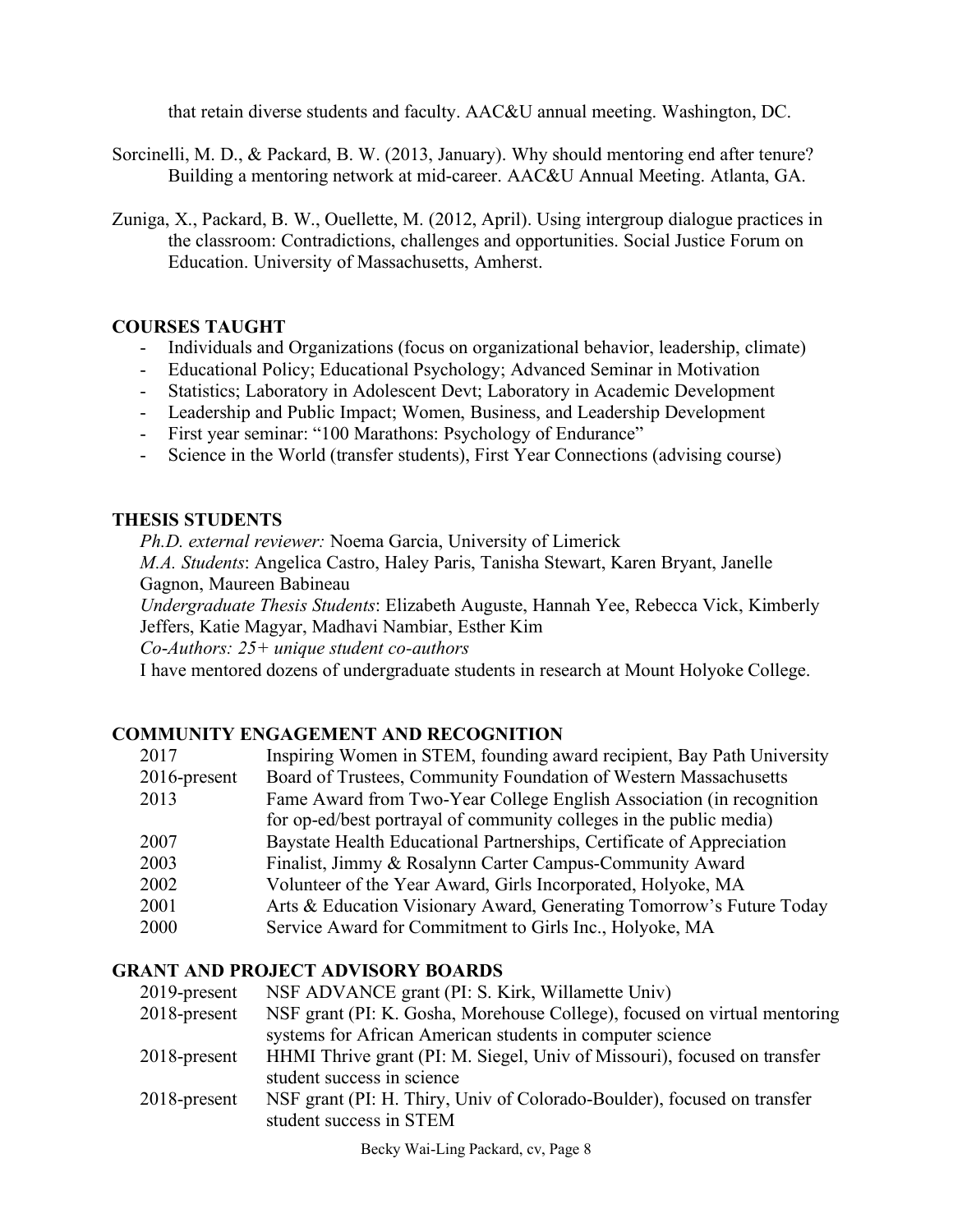| 2018-present | 'Ike Wai: Securing Hawaii's Water Future (PI: G. Jacobs, Univ of Hawaii-   |
|--------------|----------------------------------------------------------------------------|
|              | Manoa), focused on Native Hawaiian STEM pathways, geo/data-science         |
| 2018-present | Evaluation consultant, S-STEM grant (PI: A. Fisher), Willamette University |
| 2017-present | SeaChange Project, National Advisory Board, AAAS                           |

## **SPEAKING, TRAINING, AND CONSULTATION** (*Recent only*) 2019, Aug Marion Technical College, Academic Day, Keynote 2019, July IRACDA Conference, Plenary, Power of Daily Mentoring 2019, July Framingham State Univ, STEM/Navigating Faculty Identity, Workshops 2019, May 2019 Advising Conference, U-M, Keynote 2019, May 30th Anniversary of the Science Learning Center, Keynote, U-M 2019, March University of Southern California, Navigating Faculty Identity 2019, Jan Emory University Graduate School Program Directors 2019, Jan Lilly Teaching Conference, Plenary, Austin, TX 2018, Nov Georgetown University, Practical Strategies for Daily Mentoring 2018, Oct University of Michigan, Building a Culture of Mentoring 2018, Oct Ohio Wesleyan, Integrative, Team-Taught Interdisciplinary Courses 2018, May Plenary Speaker, STEM Climate Institute, U-M (NCID), USC, ACE 2018, Apr Difficult Conversations in Mentoring, UC-Santa Barbara 2018, Apr Workshop Leader on Inclusive Mentoring, Swarthmore College 2018, March Featured Speaker, National Society for Black Engineers, Deans Roundtable 2018, Jan Speaker, Inclusive Mentoring for Graduate Students, UMass Amherst 2017, Dec Faculty Speaker, University of Miami; Florida International University 2017, Oct Workshop Leader on Mentoring Design, Williams College 2017, Sept Common Hour Keynote, Inclusive Pedagogy, Kenyon College 2017, Aug Keynote, Mentoring and the Sophomore Year, St Lawrence Univ. 2017, Aug Keynote, Inclusive Pedagogy, Emory University 2017, July Diversity in Undergraduate Biology Education Research Gordon Conf 2017, May Keynote, Flying Cloud Institute, Women in STEM conference 2017, May Workshop leader, Inclusive conversations, Hamilton College 2017, May Keynote, Mentoring across Difference Conference, Caltech 2017, Apr Faculty keynote and workshop leader, University of Hawaii-Manoa 2017, Apr Panelist, PAESMEM Alumni Mentoring Meeting 2017, Mar Faculty Speaker, Rensselaer Polytechnic University (NY)

- 2017, Mar Speaker/Award Winner, Bay Path University
- 2017, Mar Closing plenary, AAC&U Student Success Conference
- 2017, Feb Faculty speaker, University of Detroit-Mercy (w/Wayne State, Marygrove)
- 2016, Sept National Utilities Diversity Council, Webinar, Intentional Mentoring
- 2016, July Keynote, Hi-Tec Conference. Pittsburgh, PA.
- 2016, July Plenary Speaker, Earth Educators Rendezvous Conference. Madison, WI.

### **SELECTED PROFESSIONAL ACTIVITIES (recent only)**

| Lead researcher, 10 institution project focused on college completion, |
|------------------------------------------------------------------------|
| sponsored by Community Foundation of Western Massachusetts             |
| National Academies of Sciences, Engineering, and Medicine Workshop     |
| Convening: Inclusive Mentorship Excellence in STEMM: New Knowledge,    |
| Ideas, and Practice                                                    |
|                                                                        |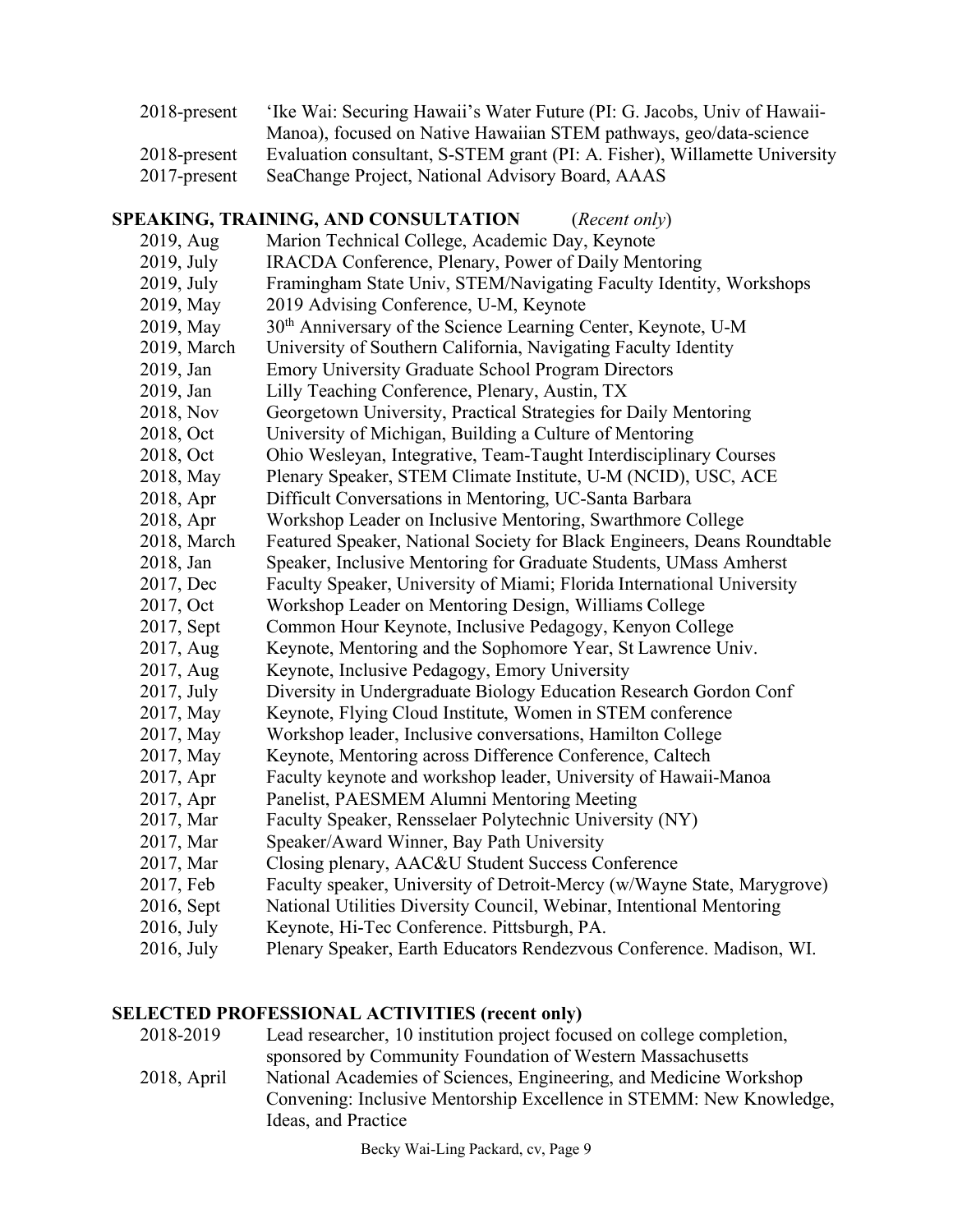- 2017-2019 Faculty Coach, AAC&U High Impact Practices Institute
- 2016-2017 Search Committee, National Science Foundation Director
- 2016, July STEM working paper discussion at Brookings Institution, DC
- 2015, Mar Committee of Visitors Review Committee, National Science Foundation
- 2014, Sept Consortium for Faculty Diversity, Annual Meeting
- 2013, Sept National Academy of Engineering, Surmounting the Barriers for Diversity
- 2013-2018 Expanding Computing Education Pathways, Expert Bureau
- 2013, May Women of Color in STEM Policy, Institute for Women's Policy Research

### *Professional Reviewer Service*

- 2017-present Editorial Board, *Review of Educational Research*
- 2011-2015 Editorial Board, *The Career Development Quarterly*
- 2016-present Reviewer, *Research in Science and Technological Education*
- 2001-present Reviewer, *Journal of Research in Science Teaching*
- 2003-present Reviewer, *Mentoring & Tutoring*
- 2008-present Reviewer, *Science Education*
- 2008-present Reviewer for National Science Foundation
- 2010-present Reviewer, *Journal of Women and Minorities in Science and Engineering; Journal of Career Development*
- 2016-present Reviewer, *Cell Biology Ed*, *Advances in Engineering Education*, *AERJ*
- 2010-2011 AERA, Division C, Section 6 (Cognitive, Motivation and Social Processes) Co-Chair for 2011 Annual Meeting Program

### **PROFESSIONAL DEVELOPMENT** *(most relevant, as a participant)*

| 2017 |              | Leading Conflict Resolution in the Workplace (Harvard Continuing Ed)      |
|------|--------------|---------------------------------------------------------------------------|
| 2016 |              | ACE Spectrum Aspiring Leaders Program in New Orleans, LA.                 |
| 2015 |              | Leading by Listening/The Public Conversations Project (Hosted at MHC)     |
|      | $2014$ , Aug | <b>COACHE</b> Leadership Institute (Harvard University)                   |
|      | 2013, 2015   | The Op-Ed Project (Hosted at MHC)                                         |
|      | 2010-2013    | Intergroup Dialogue Facilitator Training, Rank/Class/Race (Five Colleges) |
|      | 2012, 2013   | <b>Active Bystander Training (Five Colleges)</b>                          |

## **MOUNT HOLYOKE COLLEGE ACTIVITIES**

- 2016-2017 First-Generation Working Group; Strategic Plan Implementation Committee
- 2016-2017 Assessment Accreditation Subcommittee
- 2015 Retention Working Group
- 2014, May Women in Public Service Project, facilitator
- 2013-2015 Dean Liaison to Faculty Affirmative Action Committee
- 2012-2014 Integrative Learning Institutional Team Member, AACU/Teagle
- 2012-2013 Learning Goals Subcommittee- Endorsement of College Learning Goals
- 2011, May STEM Transfer Conference for STEM faculty in CT and MA, MHC
- 2009-2011 Weissman Center for Leadership Advisory Board member
- 2009-2013 Frances Perkins Scholar Program Steering Committee, MHC
- 2003-2006 Multicultural Community and College Life Committee, MHC
- 2001 Fall Convocation Speaker, Mount Holyoke College
- 2001 Baccalaureate Ceremony Speaker, Mount Holyoke College